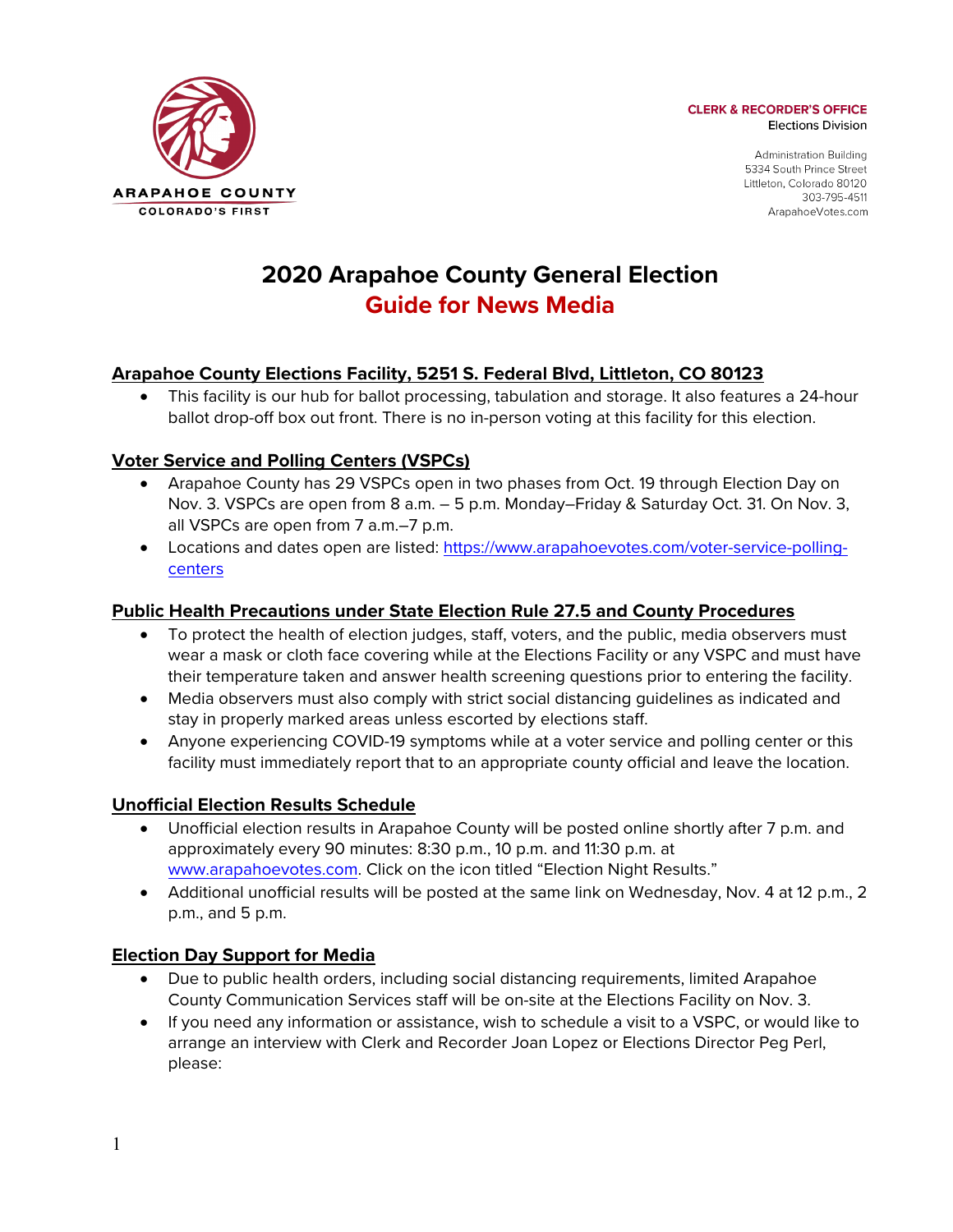- Call our Communications Team: Luc Hatlestad, Public Information Officer, 720-635- 9560, or Tom Skelley, communications business partner, 303-356-6926
- Visit us at our communications center at the back of the warehouse, or
- Send an email to communicationservices@arapahoegov.com.

### **Guidelines for Film/Photography**

If filming/photographing the Election Facility or at a VSPC, please keep in mind that news media may NOT:

- Take images that show identifying voter information;
- Review, photograph or film poll books;
- Interview a voter as they are casting their vote on paper or machine; or
- Interview election judges or workers.

### **Online Election Information**

Visit www.arapahoevotes.com to find:

- Number of active registered voters and other voter stats
- Unofficial turnout data, including counts of votes cast by date, by type and by party
- Unofficial election results after 7 p.m.

#### **Guest Wireless at Election Warehouse:**

Network Name: Guests Incoming fax number, if needed: 303-795-5425

#### **Arapahoe County social media accounts:**

- Facebook:
	- o Clerk and Recorder: Facebook.com/ArapahoeVotes
	- o Arapahoe County Government: Facebook.com/arapahoecounty
- Twitter:
	- o Clerk and Recorder: @arapahoeclerk
	- o Arapahoe County Government: @arapahoecounty

## **Colorado Election Rule 8.18:**

Media Observers may witness all election activities. A county clerk may, in his or her discretion, require a media observer to appoint a pool reporter and a pool photographer to represent all media observers. All media observers are subject to the Guidelines established by the Colorado Press Association in conjunction with the Colorado County Clerks' Association and the Secretary of State as outlined below:

Guidelines for Member of the Media Who Observe Election Counts and Recounts (to be distributed to members of the Colorado Press Association):

The Colorado State Association of County Clerks and Recorders, Colorado Broadcasters' Association and Colorado Press Association have collaborated to develop the following guidelines and protocols for use when members of the media observe the counting or recounting of ballots. You are strongly encouraged to follow these guidelines to allow meaningful media access while not disrupting the work of county clerks to count ballots or doing anything to compromise the integrity of the election process.